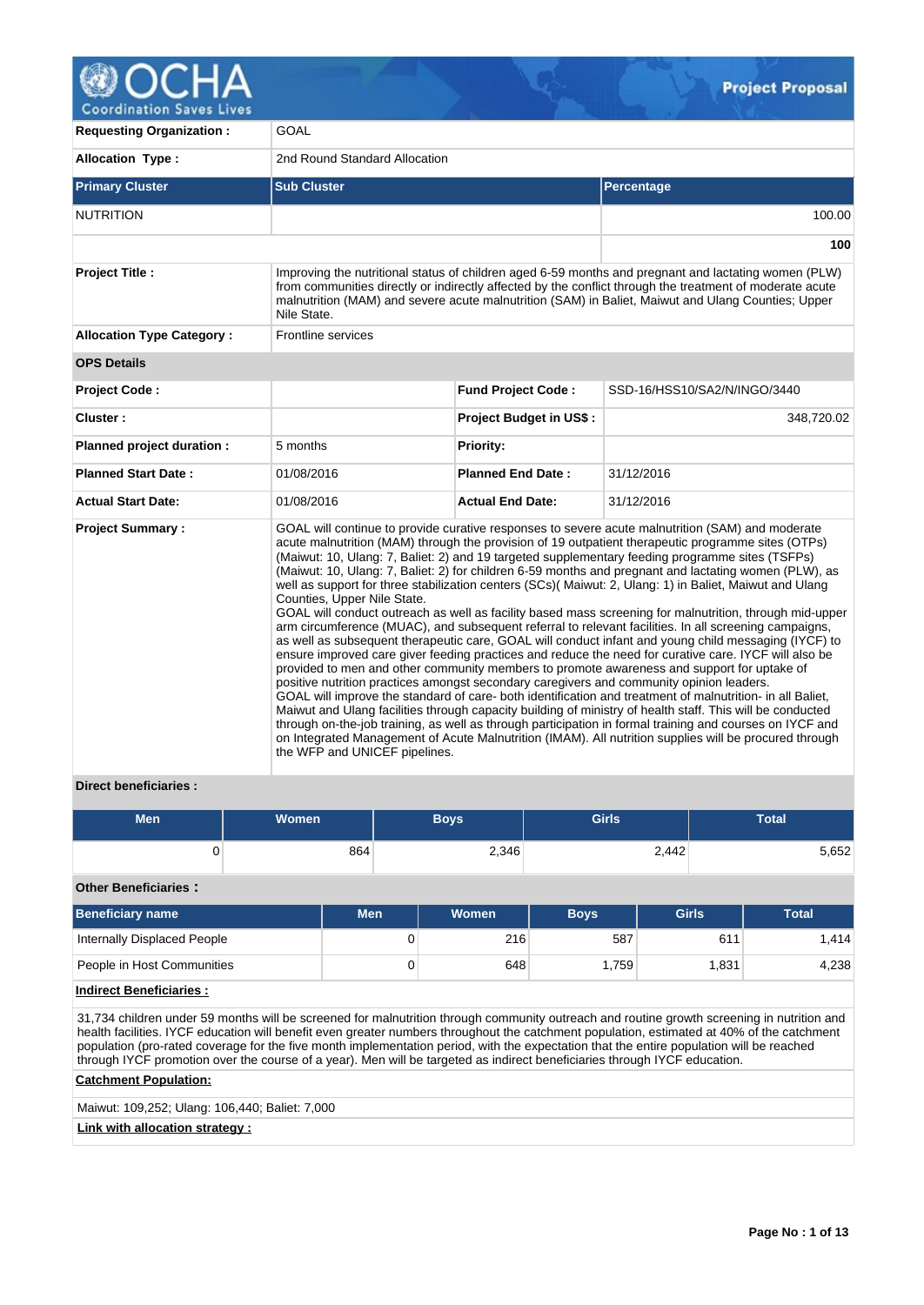GOAL is providing nutrition support in the areas of Upper Nile with GAM rates over 23% and in severely conflict affected counties, in line with the cluster allocation strategy. In all target areas, GOAL is prioritizing the provision of supplies, the identification and treatment of SAM and MAM and the provision of IYCF training and counselling in line with the allocation strategies prioritized activities. GOAL's nutrition programmes prioritize the safety and dignity of recipients, through providing timely and safe nutrition services to beneficiaries in locations that are accessible to them.

This intervention offers good value for money, as it links with health, as well as new economic and food security programmes, through utilization of health centres, crossover of staff and referral of discharges on to behavioral change programmes to ensure sustainability of results and to break the cycle of relapse and readmission into nutrition programmes. EFS programmes focusing on HH food production aim at preventing the deterioration of populations into malnutrition

## **Sub-Grants to Implementing Partners :**

| <b>Partner Name</b>                                   | <b>Partner Type</b> | <b>Budget in US\$</b>       |  |  |  |
|-------------------------------------------------------|---------------------|-----------------------------|--|--|--|
|                                                       |                     |                             |  |  |  |
| Other funding secured for the same project (to date): |                     |                             |  |  |  |
| <b>Other Funding Source</b>                           |                     | <b>Other Funding Amount</b> |  |  |  |

ECHO 291,000.00

#### **Organization focal point :**

| Name                 | <b>Title</b>                 | <b>Email</b>       | <b>IPhone</b>    |
|----------------------|------------------------------|--------------------|------------------|
| Gashaw MeKonnen      | <b>Country Director</b>      | gmekonnen@goal.ie  | +211 959 462 501 |
| <b>Claire Giroux</b> | Programme Support<br>Officer | cgiroux@ss.goal.ie | 0915655381       |

#### **BACKGROUND**

#### **1. Humanitarian context analysis**

GOAL will be targeting opposition held Maiwut and Ulang Counties, as well as government-controlled Baliet County, UNS during this intervention. The humanitarian situation across UNS has continued to deteriorate despite the signing of a peace agreement in August 2015. Inflation has continued to increase, rising sharply following the outbreak of conflict in juba in July 2016. Ongoing conflict - both countrywide and localised - has contributed to displacement and disruption to markets. Amidst high needs, service provision continues to be strained by a shrinking government and aid budget.

In mid-April, intercommunal violence in Ulang resulted in the looting and destruction of a number of health and nutrition facilities, including one which was burnt down. An estimated \$100,000 of humanitarian assets and stocks were lost. GOAL is currently the sole health care provider in Ulang County, operating a network of ten primary health care facilities; operations at three emergency facilities remain limited or suspended as a result of the insecurity. In Baliet, ongoing insecurity has contributed to a slow rate of returns and has allowed only intermittent humanitarian access. GOAL continues to provide remote support to MoH staff at two health facilities. Both areas have no secondary referral options within the county. GOAL supports ten health facilities in Maiwut, with ICRC operating a hospital in Maiwut town; however, heavy flooding during the rainy season as well as the large geographic expanse of this county create challenges in terms of access.

All three targeted counties continue to face high needs in terms of water, sanitation and hygiene (WASH). In Ulang, 83% of the population access water from a river or swamp (June 2016 WASH survey) and 99% openly defecate (May 2015 WASH survey). In Maiwut, 60.7% of households rely on unprotected water sources, with 88.1% using water without any form of treatment; and 94.6% practice open defecation (April 2016 SMART survey). High rates of open defecation coupled with use of unprotected water sources create high risks of water-borne and fecal-oral diseases which are exacerbated by high population densities - common in IDP camps.

Immunisation coverage continues to be well below herd immunity across GOAL's areas of operation in UNS. Measles coverage for children 9-59 months is 62.4% in Maiwut (April 2016 SMART). Baliet and Ulang continue to suffer the after effects of two years without cold chain following the looting and destruction of health facilities in the early days of the conflict.

#### **2. Needs assessment**

**291,000.00**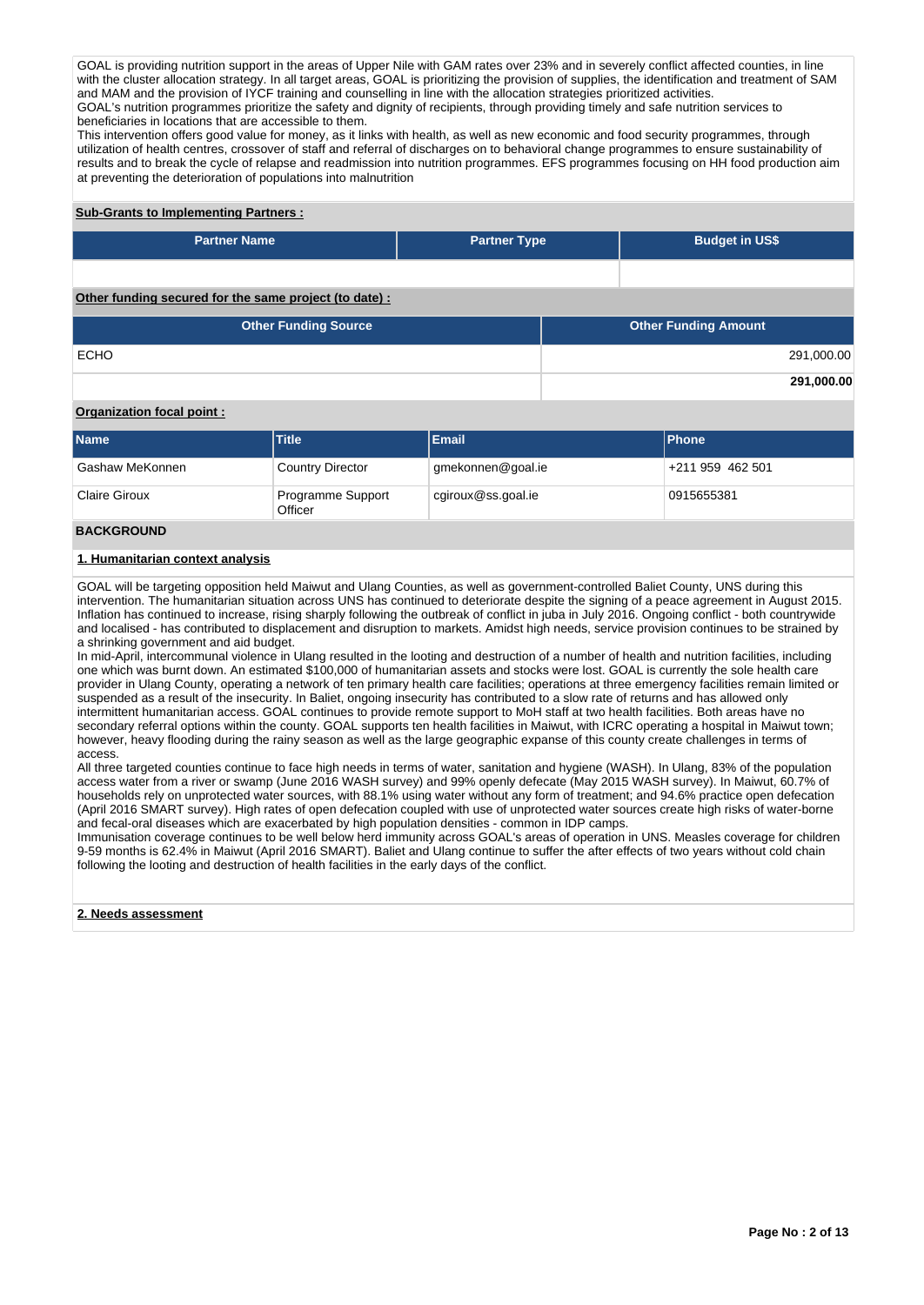Communities in Maiwut continue to face consistently high levels of food insecurity, with most recent IPC projections for Maiwut County (June- September 2016) classifying the population as Phase 3 (Crisis) food insecurity. This is exacerbated by the limited aid access with IPC reporting that less than 20% of the population are receiving lifesaving food assistance. The population of Maiwut suffer from consistently high malnutrition rates, with GAM rate in boys 6-59 months at 13.8% (9.7- 19.3% 95% CI) and SAM 0.4% (0.1-3.2, 95% CI), while in girls 6- 59 months GAM rate is 21.7% (16.5- 27.9 95% CI) and SAM rate is 3.5% (1.9- 6.5 95% CI) using MUAC measurements, according to GOAL's March 2016 SMART survey. When using z-score, GAM rates in children reach 24% (20.6 - 27.7 95% CI), while SAM rates are 3.7% (2.5 - 5.5 95% CI) , again, according to GOAL's 2016 SMART survey. Due to cluster preferences, z-score malnutrition scores have been used to estimate caseloads in this proposal. Of the 60.3% of children 6-59 months with reported illnesses in the two weeks prior to the SMART survey, the majority: 38% presented with diarrhoea, a key cause of malnutrition. 47.6% of children were receiving Vitamin A supplementation in the past six months, while 62.4% had received vaccination against measles (either verified by mothers recall or card). The same study looked at IYCF practices and found relatively positive breastfeeding practices- 96% of children had early initiation of breastfeeding, 56% of children 0-5 months were exclusively breastfed. However, only 1.2% of breastfed and non-breastfed children 6-23 months were receiving the minimum acceptable diet, primarily due to a lack of diet diversity- the rarest foods consumed were legumes and nuts, vegetables, sugars and fleshy foods.

GOAL will also be focusing on curative nutrition care, through seven OTP, seven TSFP and one SC, in Ulang County, Upper Nile State under this grant. In Ulang GOAL currently run one SC, 10 OTPs and 10TSFPs sites. Food insecurity is very high, with IPC classifying the county in Phase 3 (crisis) between July and September 2016. While sufficient data has not been collected as yet, the nutrition situation is thought to have deteriorated significantly over the past two months due to a period of escalated violence and mass displacement between April and May 2016, causing GOAL to evacuate its WASH, health and nutrition programmes and delaying the mass distribution of agricultural and fishing supplies. UNICEF have recently engaged in a RRM, distributing nutrition supplies across the county prior to the reestablishment of curative nutrition facilities. GOAL's preliminary June 2016 SMART survey showed GAM 24.7% (20.7-29.2 95% CI) and SAM 4.5% ( 2.6- 7.5 95% CI). Diarrhoea was the second highest reported illness in children 6-59 months, at 20.6%, while under five mortality in the county was 0.61/ 10,000/ day. In June, the population have started to return to Ulang and we expect this return to continue into the second half of 2016.

GOAL also intend to reestablish curative nutrition services in Baliet County, to address the high levels of need and current lack of other service providers in the county. IPC currently classify Baliet as Phase 4 (Emergency) between July and September 2016. While GOAL has not yet managed to conduct a nutrition survey in Baliet County, 2016 Cluster caseload estimates predicted U5 GAM rates of 19.9%, U5 SAM of 5.4% and PLW GAM at 12.7%. GOAL's recent agricultural input distribution in Baliet County found high levels of food insecurity and lack of inputs for planting, suggesting continued deterioration of the populations nutrition and severe need for curative care

#### **3. Description Of Beneficiaries**

GOAL estimate that they will screen 60% of PLW and 70-75% of children 6-59 months old for malnutrition under this, and other funding streams. However, with the continued roll out of MUAC by Mothers under alternate funding streams in Ulang and Maiwut County, it is intended that an increased percentage of the population of Maiwut can be reached with malnutrition screening. All caregivers presenting children at screening are given IYCF training to encourage household level behavior change, and continuous IYCF training is given to caregivers of children enrolled in curative services.

PLW and children 6-59 months presenting MAM (WHZ <-2 >-3 and / or MUAC <12.5cm >11.5cm in children 6 – 59 months and MUAC <21cm in PLWs) on screening are enrolled into TSFP facilities, as well as children discharged from OTP facilities.

OTP targets children 6-59 months presenting SAM (WHZ <-3 and / or MUAC <11.5cm or bilateral pitting oedema) without medical complications at community and facility screening while SCs target children 6- 69 months presenting SAM with medical complications, as well as children under 6 months presenting with malnutrition (diagnosed using WHZ and observation).

#### **4. Grant Request Justification**

GOAL have and will continue to run ten OTP, ten TSFP and two Stabilization Centers in Maiwut County, supported by OFDA. In the first half of 2016 (Jan- June), GOAL screened 15,740 children 6-59 months and 12,840 PLWs for malnutrition across Maiwut and referred 2942 children and 654 PLW for curative treatment

As lead and lone primary health care provider in Ulang, GOAL has, until now, run ten outpatient therapeutic programmes (OTP) and 10 targeted supplementary feeding programmes (TSFP) in the following locations; Ulang, Ruplet mobile clinic, Doma, Yomding, Kuich, Ying, Bimbim, Baramach, Nyangora and Rirnyang. Activities in the latter three remain limited following insecurity; GOAL proposes to fully reestablish nutrition programmes at these locations through this project. In the first have of 2016 GOAL screened 12, 646 children and 6,926 PLW in Ulang and referred 1761 children and 312 PLW for curative treatment. A recent reduction in funding from key donors has resulted in a critical shortage in funds to continue supporting these necessary facilities, once again hindering GOAL's ability to continue to provide quality nutrition services to the population of Ulang. Ulang was already facing high levels of malnutrition, as evidenced above, when a severe bout of localised conflict in mid-April resulted in displacement and heavy looting of households and humanitarian supplies. GOAL lost an estimated \$100,000 to looting, including stocks of nutrition supplies; the damage also hit household food stocks and impacted cultivation. The impacts of this shock on an already food-stressed area are already apparent: GOAL has worked to resume programming rapidly, however, one health facility (Nyangora) was burnt down. Facilities have now reopened but require extensive restocking of supplies and equipment following the looting.

100% (Maiwut n= 1801, Ulang n= 1367) of children presenting MAM were referred into TSFP and 100% (Maiwut, n= 858) and 95% (Ulang, n= 394) children presenting SAM were referred into GOAL's OTP. While 93% (Maiwut, n= 620) and 100% (Ulang, n= 312) PLW presenting malnutrition were enrolled in TSFP. Against CMAM standards, GOAL's Maiwut TSFPs had a 99% cure rate, 0% death rate and 1% defaulter rate during the same period, while OTP centers saw a 98% cured rate, 0% death rate and 2% defaulter rate. In Ulang, both TSFP and OTP had 100% cured rate.

The population of Baliet County have been displaced to Melut County, and are now returning to the county, with no current service providers. GOAL have historically been their primary health and nutrition providers, moving to Melut on their displacement. While there is still very little data available, the population have missed the last two harvest seasons and are currently classified as IPC Phase 4. GOAL have received agreements with WFP and UNICEF for nutrition pipeline supplies Adong and Baliet OTP and TSFPs, but require supplementary funding to allow them to return to the county.

With the need- as evidenced through the high malnutrition rates outlined above- ever present across both County, this grant will continue admitting high volumes of PLW and children 6-59 months into nutrition facilities, as well as maintaining the high results against Sphere Standards, evidenced in the first six months of the year, through extensive on the job and formal training for all staff. From 2017, GOAL will complement curative nutritional programming with vegetable gardening across UNS under OFDA and Dfid funding, to improve vulnerable household's access to nutrient rich food and thus reduce the need for curative nutritional programming.

**5. Complementarity**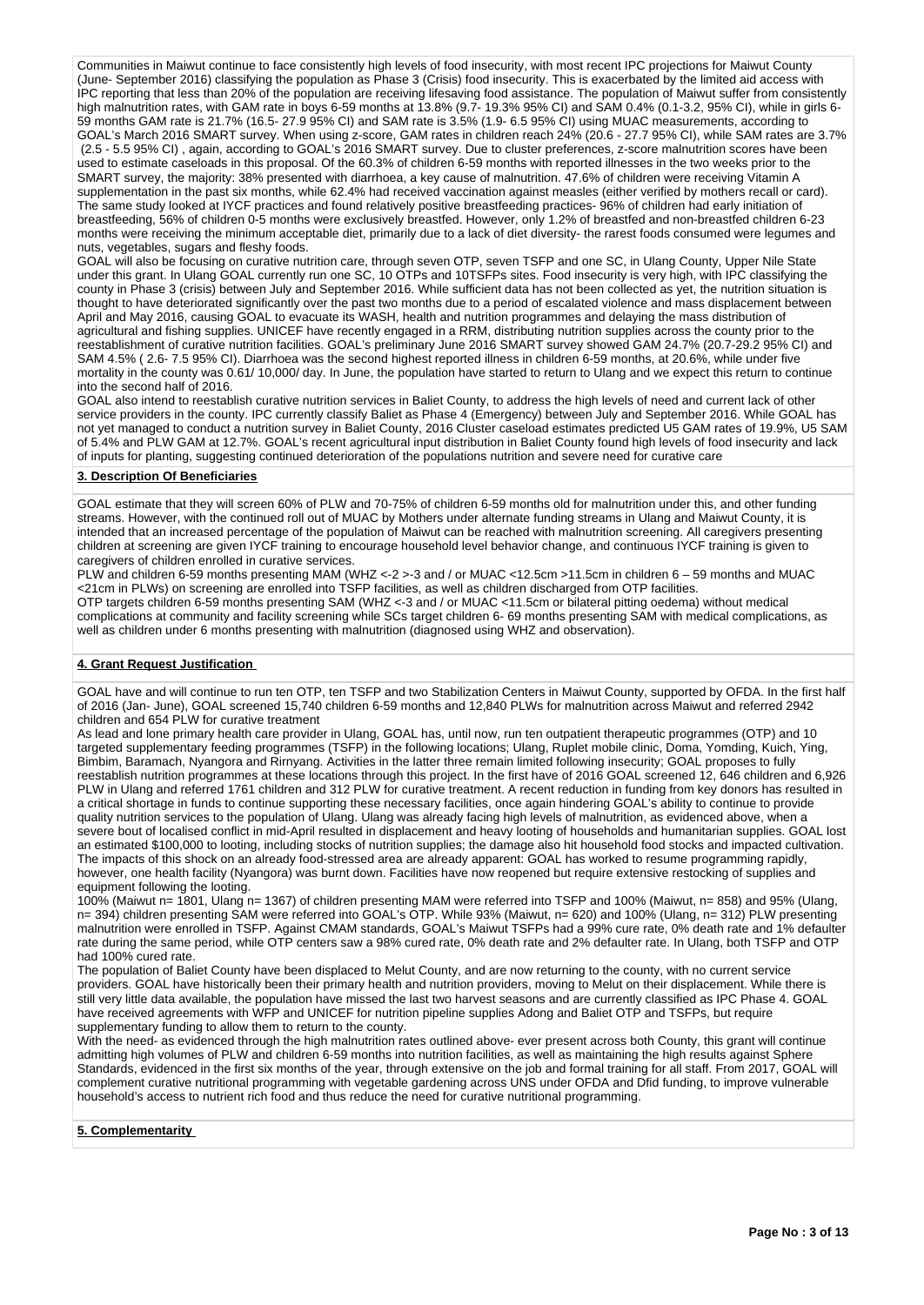GOAL is implementing an integrated multi-sectoral package of activities to address both prevention and treatment of health issues. In all three target counties, GOAL implements programmes in economic and food security (EFS), water sanitation and hygiene (WASH), and curative and preventative community health. Health and nutrition activities are closely interlinked; GOAL operates OTPs and TSFPs out of all GOAL-supported primary health facilities in UNS. Clinical health staff support nutrition activities through routine growth monitoring of all children less than 59 months, as well as screening of PLWs for malntutrition. Health facility staff further help to identify and refer cases of SAM with medical complications to SCs. WASH activities contribute to nutrition objectives through infrastructure and behaviour change interventions designed to decrease the incidence of water-borne and fecal-oral disease transmission and diarrhea. EFS programmes support household-level food production as well as income generation to facilitate purchase of supplementary food from markets. CHF funding will complement ECHO co-funding for partial staffing of two SCs in Maiwut and one SC in Ulang from January 2016 to April 2017.

#### **LOGICAL FRAMEWORK**

#### **Overall project objective**

To improve the nutritional status of children 0-59 months and PLWs of communities affected directly or indirectly by conflict through the treatment of MAM and SAM and the provision of IYCF promotion in Baliet, Maiwut, and Ulang Counties, Upper Nile State.

| <b>NUTRITION</b>                                                                                                               |                                                                                                                   |                                 |  |  |  |  |  |  |  |  |
|--------------------------------------------------------------------------------------------------------------------------------|-------------------------------------------------------------------------------------------------------------------|---------------------------------|--|--|--|--|--|--|--|--|
| <b>Cluster objectives</b>                                                                                                      | <b>Strategic Response Plan (SRP) objectives</b>                                                                   | <b>Percentage of activities</b> |  |  |  |  |  |  |  |  |
| CO1: Deliver quality lifesaving management<br>of acute malnutrition for the most vulnerable<br>and at risk                     | HRP 2016 SO1: Save lives and alleviate<br>suffering through safe access to services and<br>resources with dignity | 70                              |  |  |  |  |  |  |  |  |
| CO2: Increased access to integrated<br>programmes preventing under-nutrition for<br>the most vulnerable and at risk            | HRP 2016 SO1: Save lives and alleviate<br>suffering through safe access to services and<br>resources with dignity | <b>20</b>                       |  |  |  |  |  |  |  |  |
| CO3: Ensure enhanced needs analysis of<br>nutrition situation and robust monitoring and<br>effective coordination of responses | HRP 2016 SO2: Ensure communities are<br>protected, capable and prepared to cope with<br>significant threats       | 10                              |  |  |  |  |  |  |  |  |

**Contribution to Cluster/Sector Objectives :** GOAL will contribute to the cluster objective 1, 'Deliver quality lifesaving management of acute malnutrition for the most vulnerable and at risk'. This will be done through increasing the quality and quantity of screening, OTP and TSFP services and defaulter tracing across all areas of intervention, as well as access to stabilization centres which provide lifesaving management of severe acute malnutrition presenting health issues.

GOAL meets objective 2 'Increased access to integrated programmes preventing under nutrition for the most vulnerable and at risk' through both start up and scale up of programmes as well as increased screening through static and outreach programmes, intending 60% coverage of all programme sites

GOAL will meet cluster objective 3, 'Ensure enhanced needs analysis of nutrition situation and robust monitoring and effective coordination of response' through extensive monitoring and assessment of nutrition status in areas of operation and regular feedback to the cluster on findings on a monthly basis through the NIS.

#### **Outcome 1**

To strengthen and sustain the management of malnutrition in health facilities that are affected by conflict and areas with high burden of malnutrition

#### **Output 1.1**

#### **Description**

Provision of effective and accessible curative nutrition services for SAM in the form of OTP and SC for children 6 – 59 months

#### **Assumptions & Risks**

## Assumptions

#### **Assumptions**

-The announcement of an increase in the number of states from 10 to 28 will not fundamentally impact the structure of the MoH or CHD

-Commodity prices will continue to rise as inflation increases and markets remain dysfunctional.

-GOAL teams are able to operate from designated bases.

-GOAL will continue to maintain favorable working relationships with the authorities in the delivery of its program.

-Major staffing disputes and/or strike action is avoided through negotiation and consultation.

-In UNS, air travel will be unpredictable in the rainy season due to once-weekly flights and reliance on dirt airstrips

-GOAL will continue to operate in both government and opposition held areas

Risks

- supply lines to opposition held areas could remain disrupted due to renewed tensions between government and opposition. This may particularly affect Maiwut

-Insecurity may cause short-term evacuations of staff, particularly in UNS

-Disruption to supply lines may cause interruption to nutrition services

-Renewed fighting in operational areas or neighboring States could cause influx of IDPs and increase demand for services

-Road transport will become increasingly difficult, both due to the annual weather patterns and growing insecurity.

-The population of Baliet will again be displaced to Melut County

#### **Activities**

#### **Activity 1.1.1**

Quantify and transport therapeutic food supplies for each county to ensure uninterrupted supply.

#### **Activity 1.1.2**

Conduct regular and active case screening in health facilities, communities and outreach location to increase identification of SAM and MAM in all areas of operation

#### **Activity 1.1.3**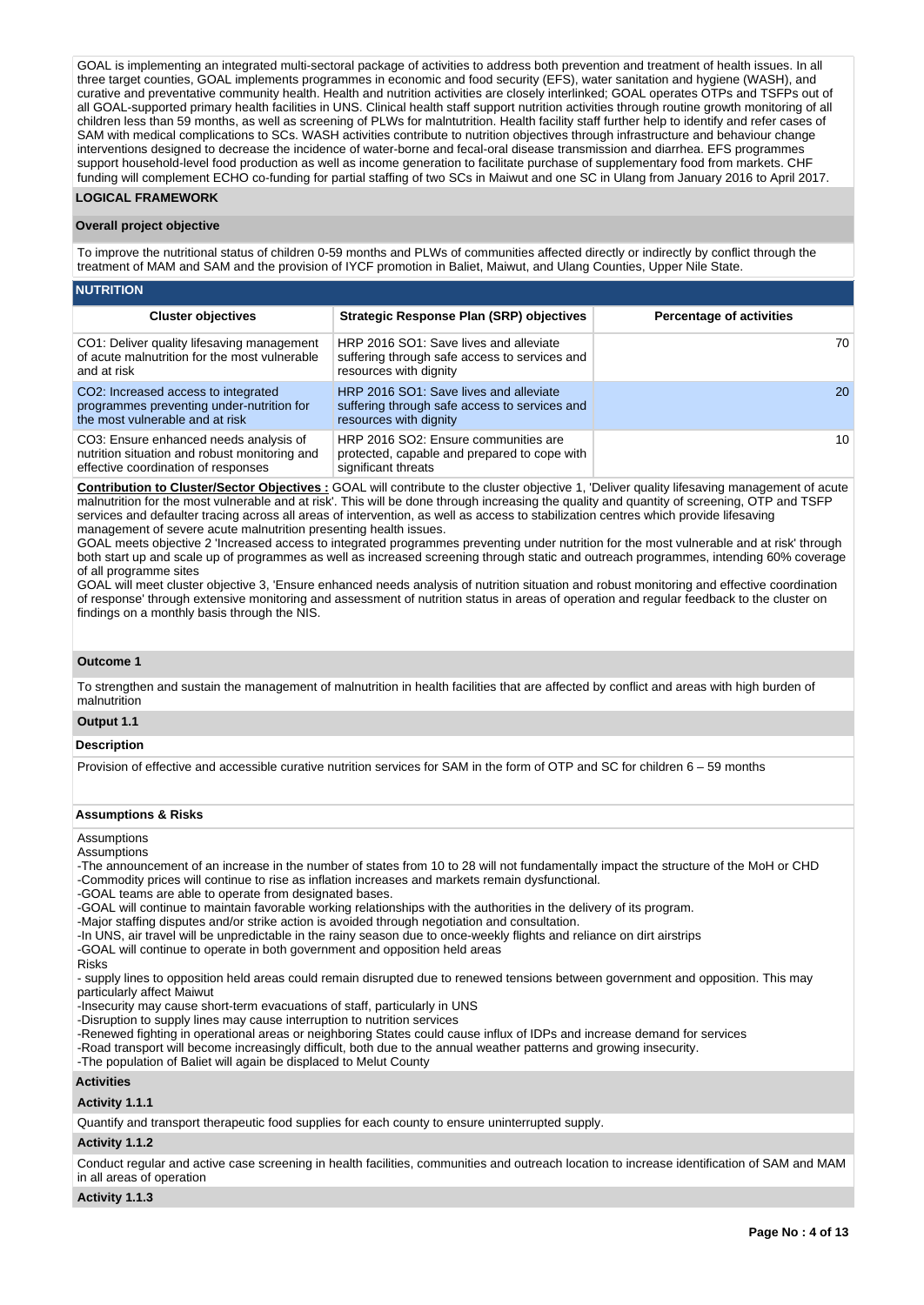Establish and maintain OTP and SCs across Maiwut, Ulang and Baliet Counties

#### **Activity 1.1.4**

Strengthen defaulter tracing and appropriate referral in the continuum of nutritional care

#### **Activity 1.1.5**

Conduct on-the-job training and supervision to strengthen quality of curative care in 19 OTP sites in Baliet, Maiwut and Ulang Counties **Activity 1.1.6** 

Train 38 programme staff in IMAM and IYCF to increase quality of curative care

## **Indicators**

|                                   |                                               |                                                                                                       |            | <b>End cycle beneficiaries</b> |            |            | <b>End</b><br>cycle |
|-----------------------------------|-----------------------------------------------|-------------------------------------------------------------------------------------------------------|------------|--------------------------------|------------|------------|---------------------|
| Code                              | <b>Cluster</b>                                | <b>Indicator</b>                                                                                      | <b>Men</b> | Women   Boys   Girls           |            |            | <b>Target</b>       |
| Indicator 1.1.1                   | <b>NUTRITION</b>                              | Frontline services # of nutrition sites - No of OTP<br>sites (new and existing)                       |            |                                |            |            | 19                  |
|                                   | <b>Means of Verification: Facility lists</b>  |                                                                                                       |            |                                |            |            |                     |
| Indicator 1.1.2 NUTRITION         |                                               | Frontline services # of children (under-5) admitted<br>for the treatment of SAM                       |            |                                | 493        | 514        | 1,007               |
|                                   | Means of Verification: NIS (SC: 86, OTP: 921) |                                                                                                       |            |                                |            |            |                     |
| Indicator 1.1.3                   | NUTRITION                                     | Frontline services # of children screened in the<br>community                                         |            |                                | 15,5<br>49 | 16,1<br>84 | 31,733              |
| <b>Means of Verification: NIS</b> |                                               |                                                                                                       |            |                                |            |            |                     |
| Indicator 1.1.4                   | <b>NUTRITION</b>                              | Quality of SAM program - Overall SAM program<br>cure rate (SPHERE standards)                          |            |                                |            |            | 75                  |
| <b>Means of Verification: NIS</b> |                                               |                                                                                                       |            |                                |            |            |                     |
| Indicator 1.1.5                   | <b>NUTRITION</b>                              | Quality of SAM program - Overall SAM program<br>defaulter rate (SPHERE standards)                     |            |                                |            |            | 15                  |
| <b>Means of Verification: NIS</b> |                                               |                                                                                                       |            |                                |            |            |                     |
| Indicator 1.1.6                   | <b>NUTRITION</b>                              | Quality of SAM program - Overall SAM program<br>death rate (SPHERE standards)                         |            |                                |            |            | 10                  |
| <b>Means of Verification: NIS</b> |                                               |                                                                                                       |            |                                |            |            |                     |
| Indicator 1.1.7                   | <b>NUTRITION</b>                              | Frontline services # of nutrition sites - No of<br>stabilisation centres supported (new and existing) |            |                                |            |            | 3                   |
|                                   | <b>Means of Verification: Facility Lists</b>  |                                                                                                       |            |                                |            |            |                     |
| Indicator 1.1.8                   | <b>NUTRITION</b>                              | Frontline services # of health workers trained in<br>19<br>19<br>Infant and Young Child Feeding       |            |                                |            | 38         |                     |

**Means of Verification : Training Records** 

# **Output 1.2**

## **Description**

Provision of effective and accessible curative nutrition services for MAM in the form of TSFP for children 6 – 59 months and PLWs

#### **Assumptions & Risks**

Assumptions

-The situation in South Sudan will remain relatively stable and staff will be able to remain in country

-The population of Baliet will accept the reintroduction of TSFP programmes in programme locations

- GOAL will build a strong relationship with the government of Baliet.

Risks

- Security situation across the county, or in any of the target programme sites may escalate and force either regional or national evacuation of staff

-Disruption to supply lines may cause interruption to nutrition services

#### **Activities**

#### **Activity 1.2.6**

Conduct community outreach screening through CHNPs

#### **Activity 1.2.1**

Conduct on-the-job training and supervision to strengthen quality of curative care in 19 TSFP sites in Baliet, Maiwut and Ulang Counties

## **Activity 1.2.2**

Conduct medical screening of all MAM cases in all nutrition centers through CHWs

#### **Activity 1.2.3**

Mobilize the community to increase awareness of TSFP

#### **Activity 1.2.4**

Conduct health facility level nutrition screening for all PLWs through engaging MCHWs and for children 6-59 months through CHWs

#### **Activity 1.2.5**

Preposition nutrition supplies during the dry season to ensure continuum of care

#### **Indicators**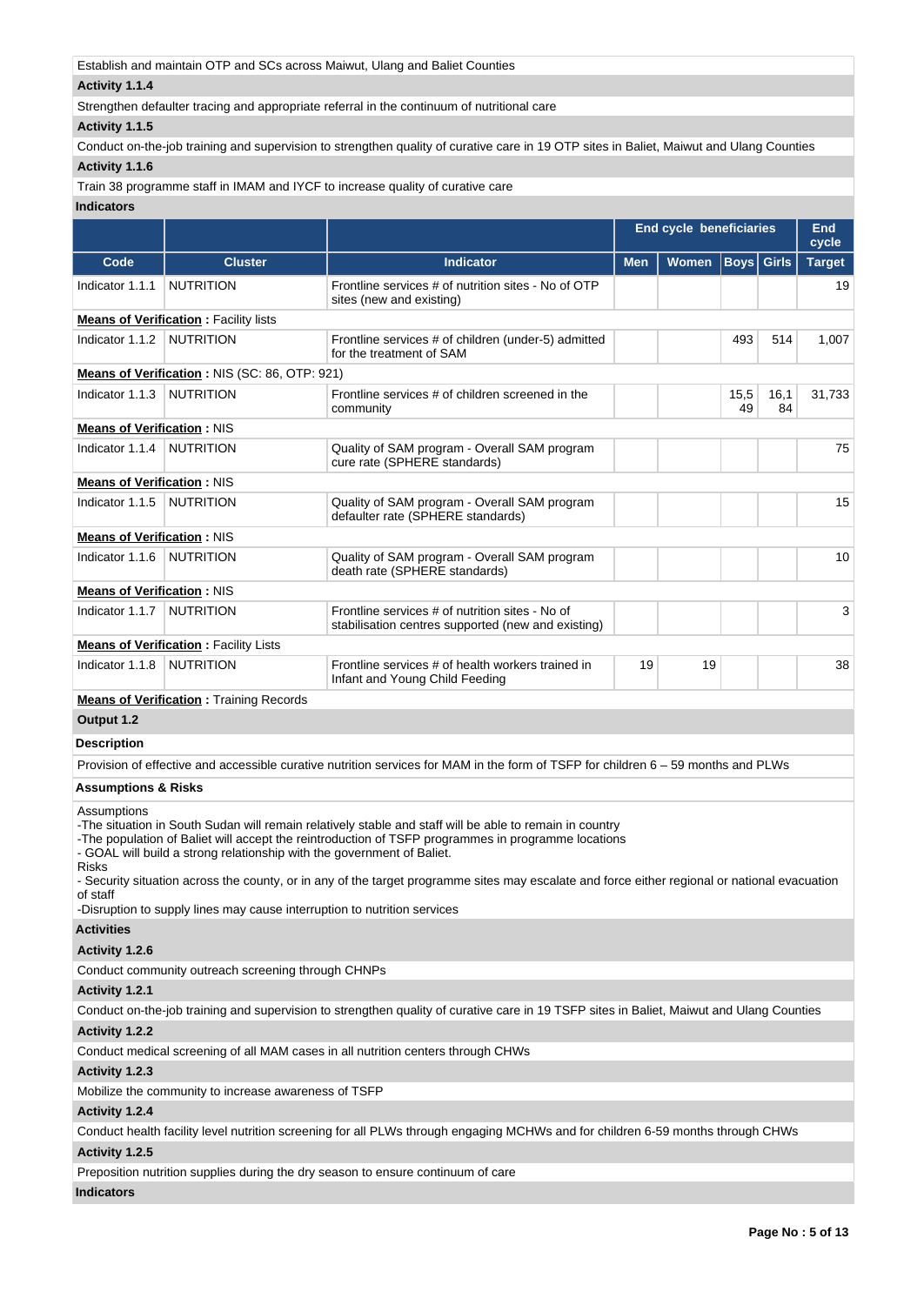|                                   |                                             |                                                                                                                      |            | <b>End cycle beneficiaries</b> |           |           | End<br>cycle  |
|-----------------------------------|---------------------------------------------|----------------------------------------------------------------------------------------------------------------------|------------|--------------------------------|-----------|-----------|---------------|
| Code                              | <b>Cluster</b>                              | Indicator                                                                                                            | <b>Men</b> | Women   Boys   Girls           |           |           | <b>Target</b> |
| Indicator 1.2.1                   | <b>NUTRITION</b>                            | Quality of MAM program - Overall MAM program<br>cure rate (SPHERE standards)                                         |            |                                |           |           | 75            |
| <b>Means of Verification: NIS</b> |                                             |                                                                                                                      |            |                                |           |           |               |
| Indicator 1.2.2                   | <b>NUTRITION</b>                            | Quality of MAM program - Overall MAM program<br>defaulter rate (SPHERE standards)                                    |            |                                |           |           | 15            |
| <b>Means of Verification: NIS</b> |                                             |                                                                                                                      |            |                                |           |           |               |
| Indicator 1.2.3                   | <b>NUTRITION</b>                            | Quality of MAM program - Overall MAM program<br>death rate (SPHERE standards)                                        |            |                                |           |           | 3             |
| <b>Means of Verification: NIS</b> |                                             |                                                                                                                      |            |                                |           |           |               |
| Indicator 1.2.4                   | <b>NUTRITION</b>                            | Frontline services # of nutrition sites - No of TSFP<br>sites established/maintained supported (new and<br>existing) |            |                                |           |           | 19            |
|                                   | <b>Means of Verification: Facility List</b> |                                                                                                                      |            |                                |           |           |               |
| Indicator 1.2.5                   | <b>NUTRITION</b>                            | Frontline services # Children (under-5) admitted<br>for the treatment of Moderate Acute Malnutrition<br>(MAM)        |            |                                | 1,85<br>2 | 1,92<br>8 | 3,780         |
| <b>Means of Verification: NIS</b> |                                             |                                                                                                                      |            |                                |           |           |               |
| Indicator 1.2.6                   | <b>NUTRITION</b>                            | Frontline services # PLWs with acute malnutrition<br>newly admitted for treatment                                    |            | 864                            |           |           | 864           |
| <b>Means of Verification: NIS</b> |                                             |                                                                                                                      |            |                                |           |           |               |
| <b>Additional Targets:</b>        |                                             |                                                                                                                      |            |                                |           |           |               |
| <b>M&amp;R</b>                    |                                             |                                                                                                                      |            |                                |           |           |               |

## **Monitoring & Reporting plan**

Each facility uses OTP or TSFP register and tally sheets for field level monitoring. TSFP, OTP, and SC activities are monitored and reported through the MOH mandated Nutrition Information System (NIS). GOAL submits NIS data to the Cluster on a monthly basis. NIS reports allow monthly analysis of programme progress, including figures for screening and admissions, as well as cure, defaulter and death rates compared to Sphere Standards.

#### **Workplan**

| <b>Activitydescription</b>                                                                                                                                                                  | Year |  |  |  |          |              |                           |                     |              |
|---------------------------------------------------------------------------------------------------------------------------------------------------------------------------------------------|------|--|--|--|----------|--------------|---------------------------|---------------------|--------------|
| Activity 1.1.1: Quantify and transport therapeutic food supplies for each county to<br>ensure uninterrupted supply.                                                                         | 2016 |  |  |  |          |              |                           | $X$ $X$ $X$ $X$ $X$ |              |
| Activity 1.1.2: Conduct regular and active case screening in health facilities,<br>communities and outreach location to increase identification of SAM and MAM in<br>all areas of operation | 2016 |  |  |  | $\times$ | <b>X</b>     | $\mathsf{X}$              | $\mathsf{X}$        | $\mathsf{X}$ |
| Activity 1.1.3: Establish and maintain OTP and SCs across Maiwut, Ulang and<br><b>Baliet Counties</b>                                                                                       | 2016 |  |  |  | X        | <b>X</b>     | $\mathsf{X}$ $\mathsf{X}$ |                     | $\mathsf{X}$ |
| Activity 1.1.4: Strengthen defaulter tracing and appropriate referral in the<br>continuum of nutritional care                                                                               | 2016 |  |  |  | X        | <b>X</b>     | $x \mid x$                |                     | $\mathsf{X}$ |
| Activity 1.1.5: Conduct on-the-job training and supervision to strengthen quality of<br>curative care in 19 OTP sites in Baliet, Maiwut and Ulang Counties                                  | 2016 |  |  |  | X.       |              |                           | $x \mid x \mid x$   | $\mathsf{X}$ |
| Activity 1.1.6: Train 38 programme staff in IMAM and IYCF to increase quality of<br>curative care                                                                                           | 2016 |  |  |  | $\times$ | IX.          | $x \mid x$                |                     | $\mathsf{X}$ |
| Activity 1.2.1: Conduct on-the-job training and supervision to strengthen quality of<br>curative care in 19 TSFP sites in Baliet, Maiwut and Ulang Counties                                 | 2016 |  |  |  | $\times$ | $\mathsf{X}$ |                           | $x \times x$        |              |
| Activity 1.2.2: Conduct medical screening of all MAM cases in all nutrition centers<br>through CHWs                                                                                         | 2016 |  |  |  | X.       | IX.          | $x \mid x$                |                     | $\mathsf{x}$ |
| Activity 1.2.3: Mobilize the community to increase awareness of TSFP                                                                                                                        | 2016 |  |  |  | X.       | ΙX.          | X X                       |                     | $\mathsf{X}$ |
| Activity 1.2.4: Conduct health facility level nutrition screening for all PLWs through<br>engaging MCHWs and for children 6-59 months through CHWs                                          | 2016 |  |  |  |          |              | $x \mid x \mid x \mid x$  |                     | ΙX.          |
| Activity 1.2.5: Preposition nutrition supplies during the dry season to ensure<br>continuum of care                                                                                         | 2016 |  |  |  |          |              | $\times$                  | ΙX.                 | $\mathsf{X}$ |
| Activity 1.2.6: Conduct community outreach screening through CHNPs                                                                                                                          | 2016 |  |  |  | X        | X.           | <b>X</b>                  | ΙX.                 | ΙX.          |
| <b>OTHER INFO</b>                                                                                                                                                                           |      |  |  |  |          |              |                           |                     |              |

## **Accountability to Affected Populations**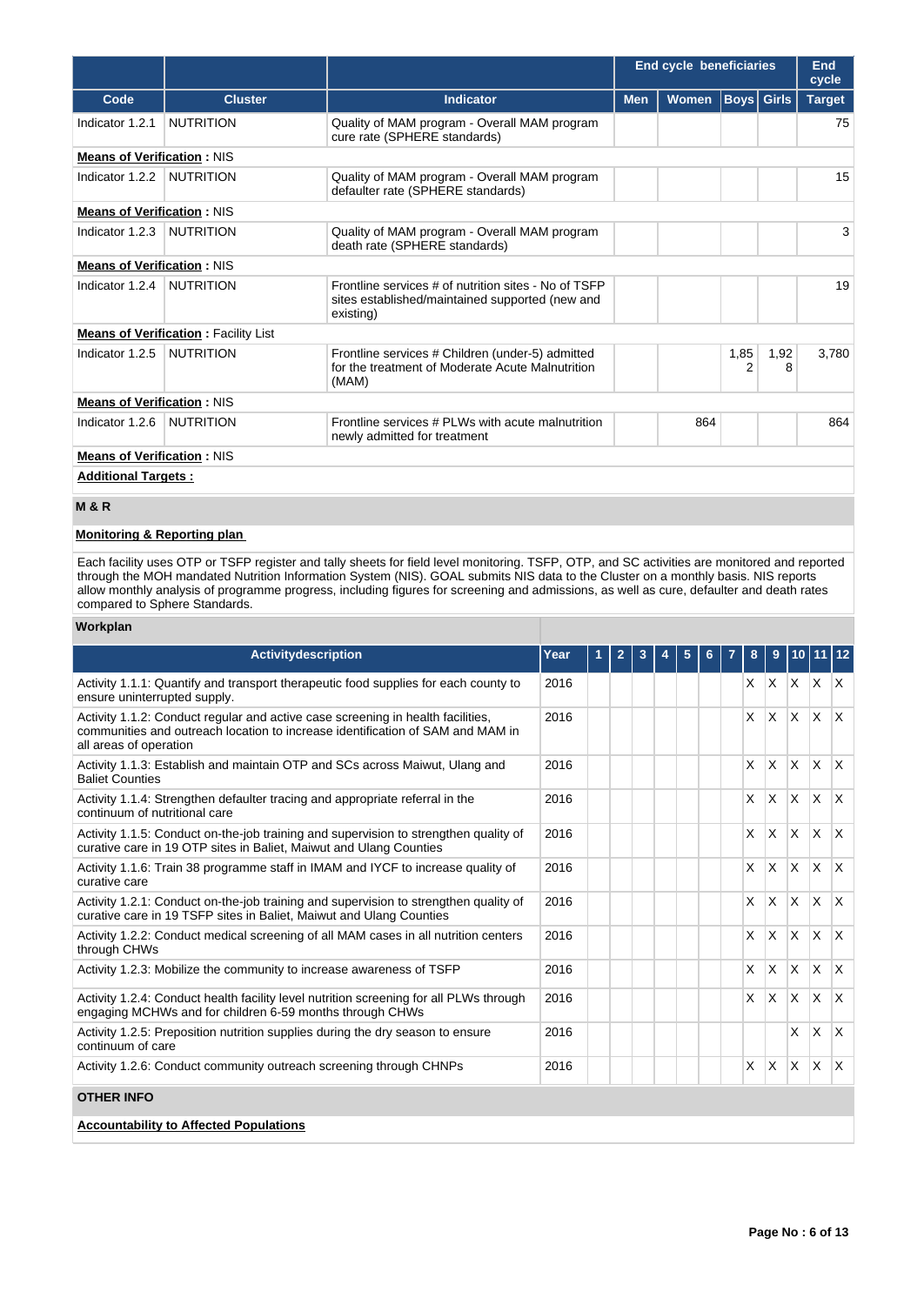GOAL endeavours to facilitate two-way communication with beneficiary communities to promote ownership of programming and improve accountability, ensuring that children have the means and opportunity to make their voice heard. In the first half of 2016, GOAL rolled out a Feedback, Complaints, and Response Mechanism as part of its efforts to strengthen accountability and communication with communities. The FCRM is tailored by each field site based on preferred channels of communication (phone call, in-person visit, etc) as decided through consultations with communities, and aims to foment open communication with beneficiaries and clarify response actions. GOAL continues to engage with beneficiaries as part of its annual planning process, and seeks input from women, girls, men, and boys through focus group discussions and key informant interviews.

#### **Implementation Plan**

GOAL will implement an integrated Community Based Management of Malnutrition (CMAM) programme consisting of TSFP, OTP, SC, and outreach and education activities to approach both prevention and treatment of moderate and severe acute malnutrition in children 6-59 months and MAM in PLWs. RUTF and RUSF will be received as Donations in Kind (DIK) from UNICEF and WFP, respectively, and transported to field sites and nutrition facilities through this programme. The majority of this project budget will be used for procurement of additional materials and supplies and staffing costs for direct service provision at the facility level.

Nutrition activities are closely integrated with primary health care, with routine growth screening conducted at all primary health facilities. To strengthen screening and IYCF counselling of PLWs, GOAL will engage maternal community health workers at targeted OTPs and TSFPs to integrate these activities in all ANC visits. Similarly, Community Health Workers (CHW) will support nutrition implementation through growth monitoring of children and by providing medical consultations for all admissions to nutrition programmes to facilitate treatment of illness and referral to SCs.

GOAL operates two SCs in Maiwut and one in Ulang for inpatient treatment of SAM with medical complications. The network of OTPs and TSFPs ensures that children discharged from SCs are referred into OTPs, and children completing treatment at OTPs are enrolled in TSFPs to prevent deterioration to SAM. Children <6 months with SAM will be automatically referred to SCs for care, with or without medical complications, while caregivers of these children will also be provided with IYCF counselling messages.

GOAL will conduct regular mass MUAC screenings to ensure the entire catchment population is reached. CHNPs conduct community-level nutrition messaging, as well as mobilising communities for mass screenings, conducting defaulter trainings, and delivering group education sessions on IYCF at health facilities and within communities. CHNPs will coordinate with GOAL's other community-level staff including Hygiene Promoters to ensure complementarity of messaging and provide targeted messaging to ensure vulnerable households are reached with key messages on safe treatment and storage of water and key morbidities in young children in addition to IYCF education.

#### **Coordination with other Organizations in project area**

**Name of the organization Areas/activities of collaboration and rationale** 

#### **Environment Marker Of The Project**

A: Neutral Impact on environment with No mitigation

#### **Gender Marker Of The Project**

2a-The project is designed to contribute significantly to gender equality

#### **Justify Chosen Gender Marker Code**

GOAL recognizes that the responsibility for childcare falls primarily on women in South Sudan. Through this programme, GOAL will maintain a network of OTPs and TSFPs integrated into all health facilities to ensure accessibility and minimize the time burden on women. The integration of ANC and medical screening with nutrition screening and treatment further serves to ensure that women, as primary caregivers, are able to access a range of essential services in one visit. GOAL targets PLW in all screening campaigns and TSFP facilities, cognizant of their particular susceptibility to malnutrition. IYCF counselling conducted as part of TSFPs, OTPs, and SCs targets the primary caregiver – generally women. However, in recognition of the numerous family members who participate in household decision-making – including husbands, brothers, and mothers-in-law – GOAL will also conduct IYCF education as part of group and community nutrition promotion activities to sensitise communities to the importance of appropriate IYCF practices and to build support of other family members for routine attendance of OTP and TSFP.

#### **Protection Mainstreaming**

GOAL conducted an internal staff Gender Audit in October 2015 to assess knowledge and attitudes towards gender mainsteraming in programmes and operations. The results of the Gender Audit conducted in October 2015 have been used to feed into an update of the GOAL South Sudan Gender Policy and identify key trainings to improve mainstreaming across all stages of the programme cycle.

#### **Country Specific Information**

#### **Safety and Security**

Maiwut and Ulang remain in opposition-held areas. Proximity to nearby Nassir and the frequent clashes occurring there can occasionally impact the security situation in these counties - particularly Ulang, which relies solely on air transport for movement in and out. As GOAL has not had a field base in Baliet since the outbreak of conflict in December 2013, activities in Baliet are accessed from Malakal, and supervised by the team in Melut. GOAL has conducted programme activities in Baliet in the first six months of 2016 in this manner. GOAL has a full time expatriate Safety and Security Officer who works within the NGO Security Forum to provide and receive security and situation updates, as well as to develop and continually update SOPs and contingency plans.

#### **Access**

Maiwut and Ulang are served by dirt airstrips; UNHAS operates weekly flights to each location. Charter flights can also access these locations when conditions allow. Baliet is currently accessible by road from Malakal; due to intermittent insecurity in and around Malakal, access to Baliet can be suspended for periods.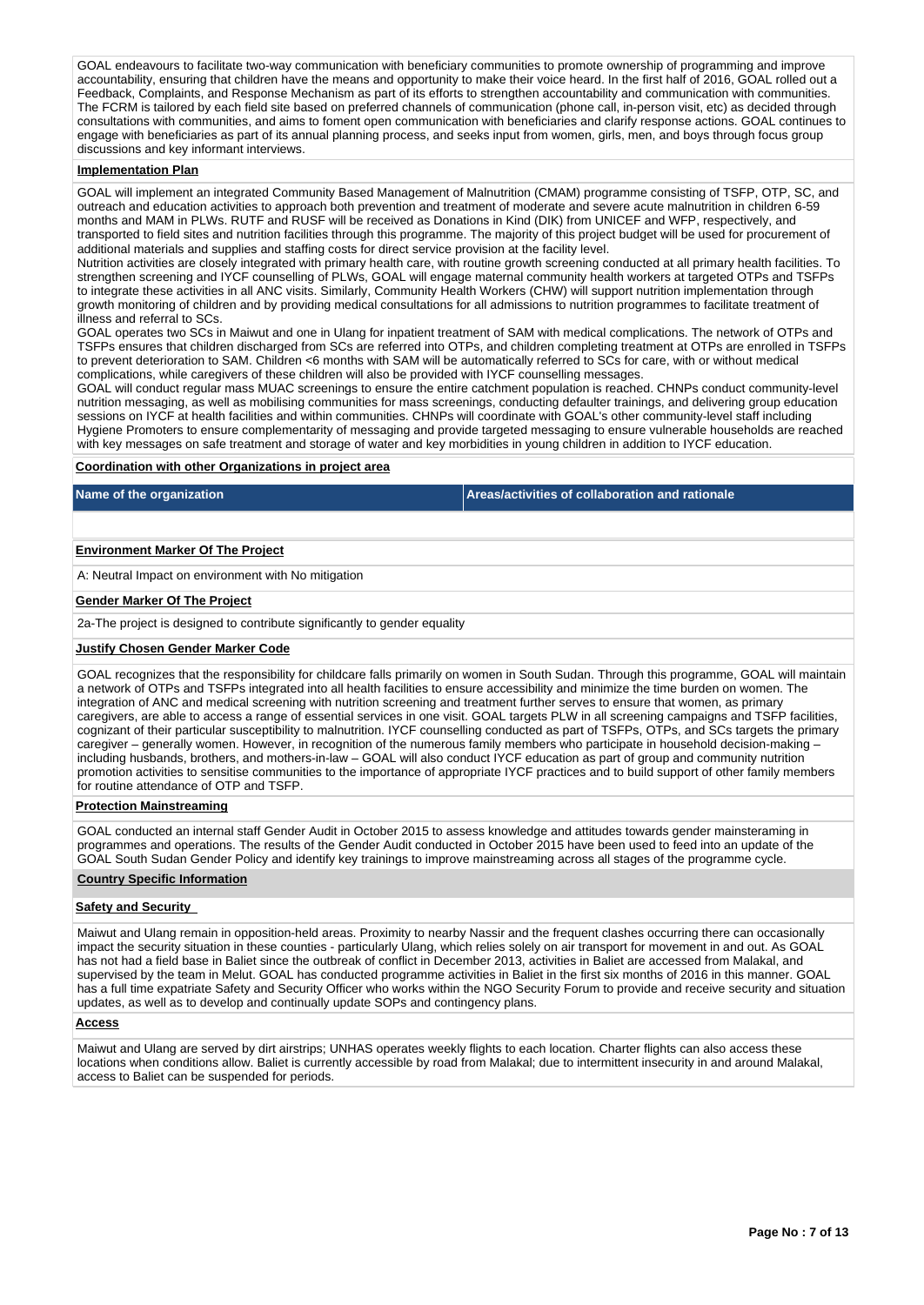# **BUDGET**

| Code             | <b>Budget Line Description</b>                                                                                                                                                                                                                                                                                                                                                                                                                                                                   |   | $D/S$ Quantity | Unit<br>cost           | <b>Duration</b><br><b>Recurran</b><br>ce | $\frac{9}{6}$<br>charged<br>to CHF | <b>Total Cost</b> |  |  |  |
|------------------|--------------------------------------------------------------------------------------------------------------------------------------------------------------------------------------------------------------------------------------------------------------------------------------------------------------------------------------------------------------------------------------------------------------------------------------------------------------------------------------------------|---|----------------|------------------------|------------------------------------------|------------------------------------|-------------------|--|--|--|
|                  | <b>Staff and Other Personnel Costs</b>                                                                                                                                                                                                                                                                                                                                                                                                                                                           |   |                |                        |                                          |                                    |                   |  |  |  |
| 1.1              | Field direct staff - National and Reloctable                                                                                                                                                                                                                                                                                                                                                                                                                                                     | D |                | 55 460.0<br>0          | 5                                        | 66.00                              | 83,490.00         |  |  |  |
|                  | 39 direct nutrition staff for clinics in Ulang, Baliet, Maiwut (OTP workers, CHNPs, CHWs, and allocation for MCHWs)                                                                                                                                                                                                                                                                                                                                                                              |   |                |                        |                                          |                                    |                   |  |  |  |
| 1.2              | Field support staff - National and Relocatable                                                                                                                                                                                                                                                                                                                                                                                                                                                   | D |                | 37 403.0<br>0          | 5                                        | 20.00                              | 14,911.00         |  |  |  |
|                  | Allocation to field support (Field HR Officer, Field Finance Officer, Drivers, Office Cleaners, etc)                                                                                                                                                                                                                                                                                                                                                                                             |   |                |                        |                                          |                                    |                   |  |  |  |
| 1.3              | Juba support staff - National and Relocatable                                                                                                                                                                                                                                                                                                                                                                                                                                                    | S |                | 36 1,173<br>.00        | 5                                        | 4.00                               | 8,445.60          |  |  |  |
|                  | Allocation for 36 Juba based support staff including finance, HR, logistics and warehouse staff, IT, Admin etc                                                                                                                                                                                                                                                                                                                                                                                   |   |                |                        |                                          |                                    |                   |  |  |  |
| 1.4              | <b>Field International Staff</b>                                                                                                                                                                                                                                                                                                                                                                                                                                                                 | D |                | $10 \mid 6,353$<br>.00 | 5                                        | 7.00                               | 22,235.50         |  |  |  |
|                  | Allocation for Field Area Coordinators and Field Logistics managers, Area Health Managers for all field sites                                                                                                                                                                                                                                                                                                                                                                                    |   |                |                        |                                          |                                    |                   |  |  |  |
| 1.5              | Juba International Staff                                                                                                                                                                                                                                                                                                                                                                                                                                                                         | S |                | 23 6,925<br>.00        | 5                                        | 4.00                               | 31,855.00         |  |  |  |
|                  | Allocation for Country Director, Assistant Country Director Systems, Assistant Country Director Programmes, Financial<br>Controller, Logistics Coordinator, Assistant Financial Controller Donors, Assistant Financial Controller Operationsx2, Finance<br>Capacity Manager, FLM, HR, Grant Manager, Security Officer, M&E Coordinator, Surveys Manager, Warehouse Manager,<br>Programme Support Officerx2, Nutrition Coordinator, Regional Director and Internal Audit/Donor Compliance Officer |   |                |                        |                                          |                                    |                   |  |  |  |
| 1.6              | Juba Direct Staff National and Relocatable                                                                                                                                                                                                                                                                                                                                                                                                                                                       | D |                | 3 2,884<br>.00         | 5                                        | 7.00                               | 3,028.20          |  |  |  |
|                  | Allocation for health/nutrition supervisor at each field site                                                                                                                                                                                                                                                                                                                                                                                                                                    |   |                |                        |                                          |                                    |                   |  |  |  |
|                  | <b>Section Total</b>                                                                                                                                                                                                                                                                                                                                                                                                                                                                             |   |                |                        |                                          |                                    | 163,965.30        |  |  |  |
|                  | Supplies, Commodities, Materials                                                                                                                                                                                                                                                                                                                                                                                                                                                                 |   |                |                        |                                          |                                    |                   |  |  |  |
| 2.1              | Nutrition stationary                                                                                                                                                                                                                                                                                                                                                                                                                                                                             | D | 11480          | 0.60                   | $\mathbf{1}$                             | 100.00                             | 6,888.00          |  |  |  |
|                  | GOAL requests funds to procure OTP and TSFP stationary, including admission cards and register books                                                                                                                                                                                                                                                                                                                                                                                             |   |                |                        |                                          |                                    |                   |  |  |  |
| 2.2              | <b>Nutrition Supplies</b>                                                                                                                                                                                                                                                                                                                                                                                                                                                                        | D |                | 763 13.56              | 1                                        | 100.00                             | 10,346.28         |  |  |  |
|                  | Cooking supplies including spoons, knives, jugs, sauce pans, and charcoal, and dishwashing supplies                                                                                                                                                                                                                                                                                                                                                                                              |   |                |                        |                                          |                                    |                   |  |  |  |
| 2.3              | <b>OTP Programme Costs and Supplies</b>                                                                                                                                                                                                                                                                                                                                                                                                                                                          | D |                | 578 26.00              | 1                                        | 100.00                             | 15,028.00         |  |  |  |
|                  | Bedding, Lighting, handwashing facilities and general small furniture equipment                                                                                                                                                                                                                                                                                                                                                                                                                  |   |                |                        |                                          |                                    |                   |  |  |  |
| 2.4              | Medical equipment and supplies                                                                                                                                                                                                                                                                                                                                                                                                                                                                   | D |                | 21 530.0<br>0          | $\mathbf{1}$                             | 100.00                             | 11,130.00         |  |  |  |
|                  | Purchase of medical equipment including Hb machine (Hemocue)Pulse oximeter (pulsometer), GlucometerResuscitation kit<br>(ambu bag), Medicine cutter, Red scoops                                                                                                                                                                                                                                                                                                                                  |   |                |                        |                                          |                                    |                   |  |  |  |
| 2.5              | <b>Transport of Material - Flights</b>                                                                                                                                                                                                                                                                                                                                                                                                                                                           | D |                | $9 \mid 7,889$<br>.00  | $\mathbf{1}$                             | 100.00                             | 71,001.00         |  |  |  |
|                  | Transportation of supplies purchased above to the field, as well as transport of plumpynut DIK received from Unicef. 6720MTs for<br>Maiwut - max flight that can land on airstip is 2MTs, so 4 flights required at \$8,000 each. 6240MT for Ulang - four cargo flights<br>required at cost of \$8,300 per flight. 855MT for Baliet - one Cargo flight at \$5,600                                                                                                                                 |   |                |                        |                                          |                                    |                   |  |  |  |
| 2.6              | <b>Transport of Materials - Road</b>                                                                                                                                                                                                                                                                                                                                                                                                                                                             | D |                | 12 288.0<br>0          | 1                                        | 100.00                             | 3,456.00          |  |  |  |
| 2.7              | Nutrition training                                                                                                                                                                                                                                                                                                                                                                                                                                                                               | D | 4              | 466.0                  | 1                                        | 100.00                             | 1,864.00          |  |  |  |
|                  | INSAM training, MUAC screeining training, as well as per diems for report collections                                                                                                                                                                                                                                                                                                                                                                                                            |   |                | 0                      |                                          |                                    |                   |  |  |  |
|                  | <b>Section Total</b>                                                                                                                                                                                                                                                                                                                                                                                                                                                                             |   |                |                        |                                          |                                    | 119,713.28        |  |  |  |
| <b>Equipment</b> |                                                                                                                                                                                                                                                                                                                                                                                                                                                                                                  |   |                |                        |                                          |                                    |                   |  |  |  |
| 3.1              | <b>Computer Equipment</b>                                                                                                                                                                                                                                                                                                                                                                                                                                                                        | s |                | $2 \mid 1,130$<br>.00  | 1                                        | 100.00                             | 2,260.00          |  |  |  |
|                  | The purchase of 2laptops for the programme                                                                                                                                                                                                                                                                                                                                                                                                                                                       |   |                |                        |                                          |                                    |                   |  |  |  |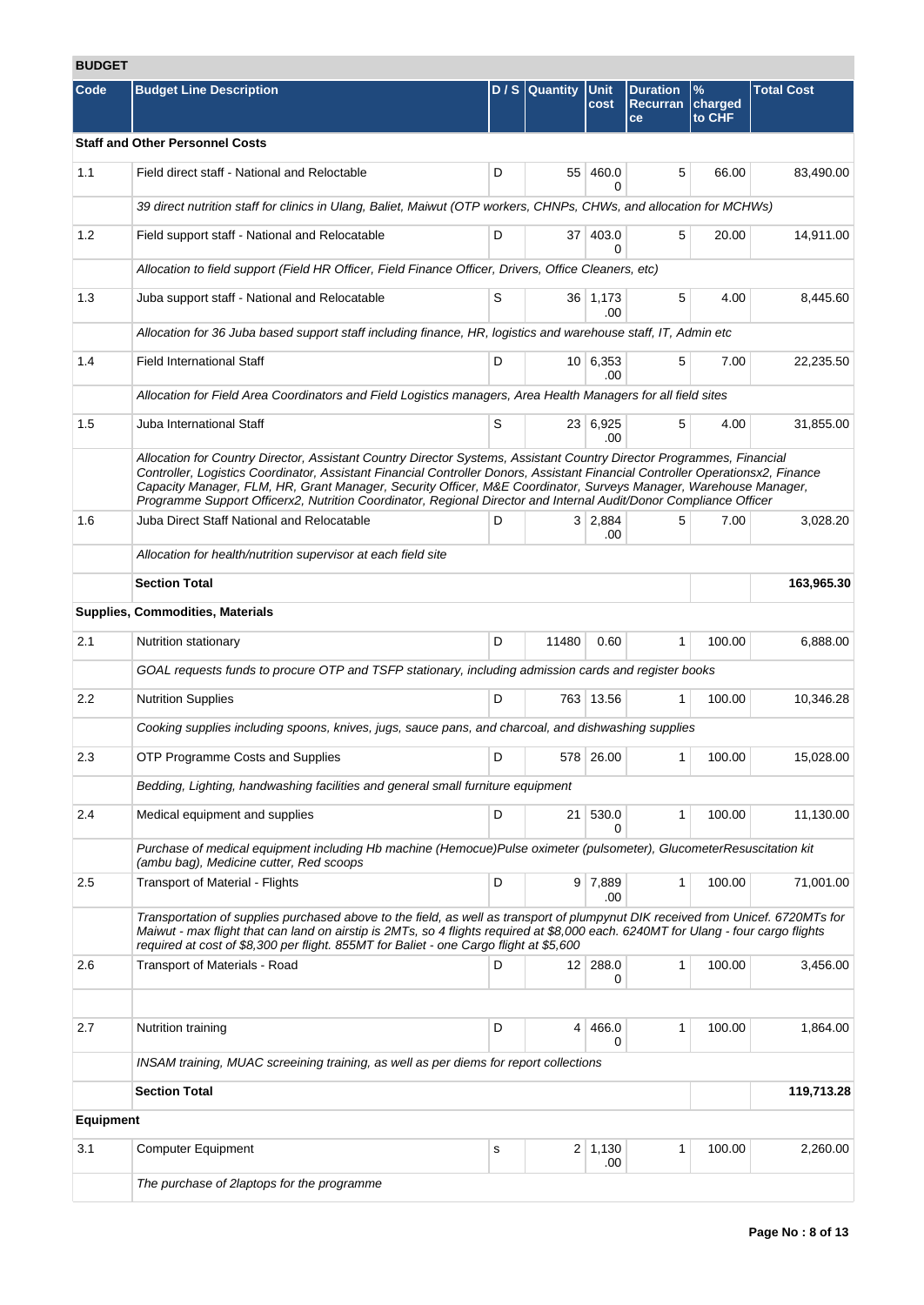| 3.2               | <b>Communication Equipment</b>                                                             | s           | 2 <sup>2</sup>  | 805.0<br>0    | 1            | 100.00 | 1,610.00   |
|-------------------|--------------------------------------------------------------------------------------------|-------------|-----------------|---------------|--------------|--------|------------|
|                   | Purchase of 3 VHF handsets                                                                 |             |                 |               |              |        |            |
| 3.3               | Office Equipment                                                                           | $\mathbf s$ | 14 <sup>1</sup> | 449.0<br>0    | 1            | 100.00 | 6,286.00   |
|                   | Costs for one solar inverter, four back-up batteries, and six office chairs                |             |                 |               |              |        |            |
|                   | <b>Section Total</b>                                                                       |             |                 |               |              |        | 10,156.00  |
| <b>Travel</b>     |                                                                                            |             |                 |               |              |        |            |
| 5.1               | Passenger Flights Field Staff                                                              | D           | 12              | 550.0<br>0    | $\mathbf{1}$ | 100.00 | 6,600.00   |
|                   | Return flights for all staff going to/from Juba to/from field sites                        |             |                 |               |              |        |            |
| 5.2               | <b>Field Vehicle Costs</b>                                                                 | D           | $\mathbf{1}$    | 32,55<br>0.50 | 5            | 4.00   | 6,510.10   |
|                   | Allocation for field transport costs                                                       |             |                 |               |              |        |            |
| 5.3               | Vehicle Costs for Juba                                                                     | S           | $\mathbf{1}$    | 9,828<br>.00  | 5            | 4.00   | 1,965.60   |
|                   | Allocation for transport costs                                                             |             |                 |               |              |        |            |
|                   | <b>Section Total</b>                                                                       |             |                 |               |              |        | 15,075.70  |
|                   | <b>General Operating and Other Direct Costs</b>                                            |             |                 |               |              |        |            |
| 7.1               | <b>Field Admin Costs</b>                                                                   | D           | $\mathbf{1}$    | 35,94<br>0.00 | 5            | 5.00   | 8,985.00   |
|                   | General operating costs including rent, utilities, communications, and security            |             |                 |               |              |        |            |
| 7.2               | Admin Costs for Juba                                                                       | S           | $\mathbf{1}$    | 40,05<br>6.40 | 5            | 4.00   | 8,011.28   |
|                   | General operating costs including rent, utilities, communications, bank fees, and security |             |                 |               |              |        |            |
|                   | <b>Section Total</b>                                                                       |             |                 |               |              |        | 16,996.28  |
| <b>SubTotal</b>   |                                                                                            |             | 13,065.0<br>0   |               |              |        | 325,906.56 |
| Direct            |                                                                                            |             |                 |               |              |        | 265,473.08 |
| Support           |                                                                                            |             |                 |               |              |        | 60,433.48  |
| <b>PSC Cost</b>   |                                                                                            |             |                 |               |              |        |            |
|                   | <b>PSC Cost Percent</b>                                                                    |             |                 |               |              |        | 7.00       |
| PSC Amount        |                                                                                            |             |                 |               |              |        | 22,813.46  |
| <b>Total Cost</b> |                                                                                            |             |                 |               |              |        | 348,720.02 |
|                   | <b>Grand Total CHF Cost</b>                                                                |             |                 |               |              |        | 348,720.02 |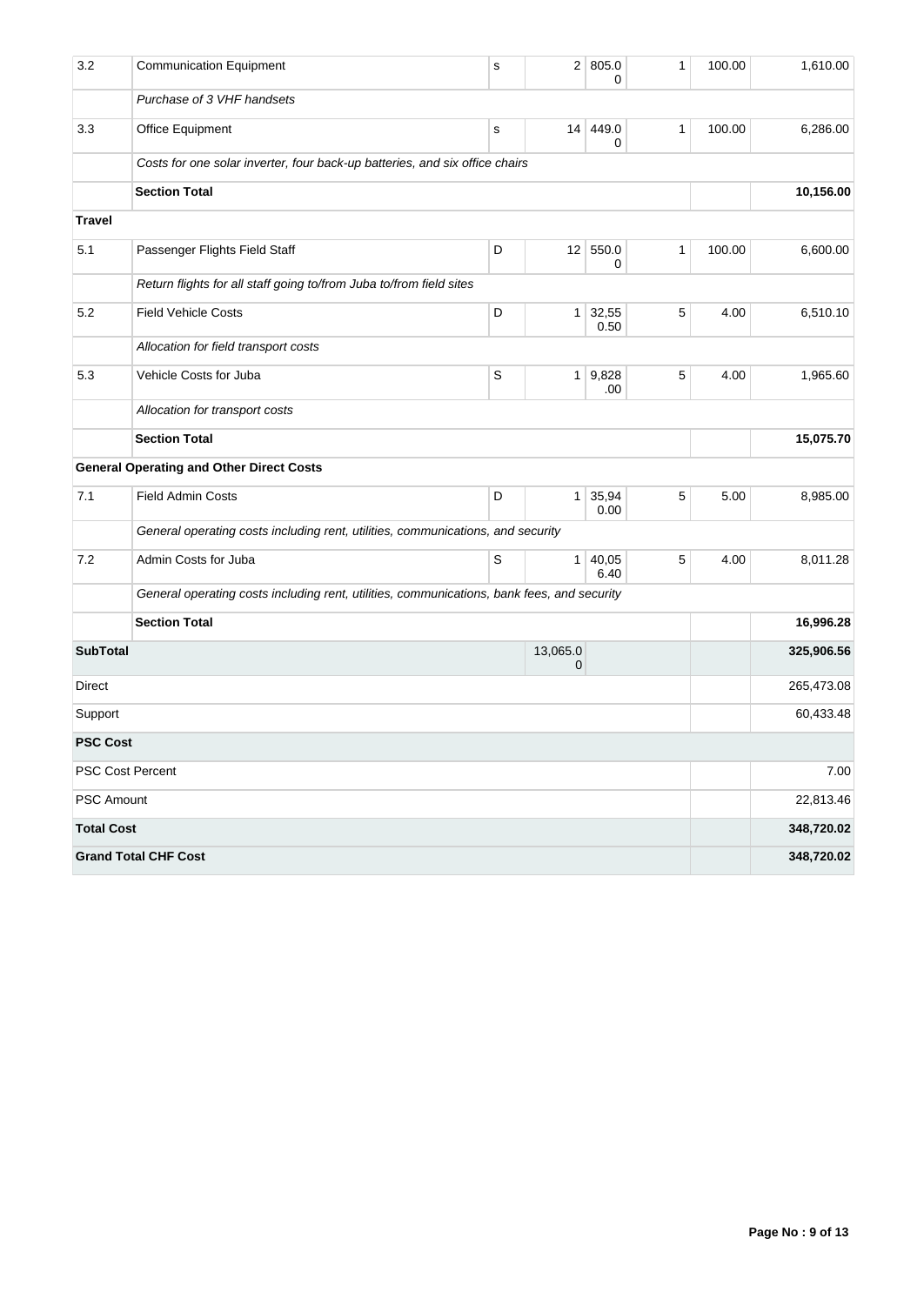## **Project Locations**

| <b>Location</b>      | <b>Estimated</b><br>percentage<br>of budget<br>for each<br><b>location</b> |     | <b>Estimated number of beneficiaries</b> | for each location |       |              | <b>Activity Name</b>                                                                                                                                                                                                                                                                                                                                                                                                                                                                                                                                                                                                                                                                                                                                                                                                                                                                                                                                                                                                                                                                                                                                                                                                                                                                                                                                                                                                                                                  |
|----------------------|----------------------------------------------------------------------------|-----|------------------------------------------|-------------------|-------|--------------|-----------------------------------------------------------------------------------------------------------------------------------------------------------------------------------------------------------------------------------------------------------------------------------------------------------------------------------------------------------------------------------------------------------------------------------------------------------------------------------------------------------------------------------------------------------------------------------------------------------------------------------------------------------------------------------------------------------------------------------------------------------------------------------------------------------------------------------------------------------------------------------------------------------------------------------------------------------------------------------------------------------------------------------------------------------------------------------------------------------------------------------------------------------------------------------------------------------------------------------------------------------------------------------------------------------------------------------------------------------------------------------------------------------------------------------------------------------------------|
|                      |                                                                            | Men | <b>Women</b>                             | <b>Boys</b>       | Girls | <b>Total</b> |                                                                                                                                                                                                                                                                                                                                                                                                                                                                                                                                                                                                                                                                                                                                                                                                                                                                                                                                                                                                                                                                                                                                                                                                                                                                                                                                                                                                                                                                       |
| Upper Nile -> Baliet | 11                                                                         |     | 42                                       | 131               | 136   |              | 309 Activity 1.1.1 : Quantify and transport therapeutic<br>food supplies for each county to ensure<br>uninterrupted supply.<br>Activity 1.1.2 : Conduct regular and active case<br>screening in health facilities, communities and<br>outreach location to increase identification of<br>SAM and MAM in all areas of operation<br>Activity 1.1.3 : Establish and maintain OTP and<br>SCs across Maiwut, Ulang and Baliet Counties<br>Activity 1.1.4 : Strengthen defaulter tracing and<br>appropriate referral in the continuum of nutritional<br>care<br>Activity 1.1.5 : Conduct on-the-job training and<br>supervision to strengthen quality of curative care<br>in 19 OTP sites in Baliet, Maiwut and Ulang<br>Counties<br>Activity 1.1.6 : Train 38 programme staff in IMAM<br>and IYCF to increase quality of curative care<br>Activity 1.2.1 : Conduct on-the-job training and<br>supervision to strengthen quality of curative care<br>in 19 TSFP sites in Baliet, Maiwut and Ulang<br>Counties<br>Activity 1.2.2 : Conduct medical screening of all<br>MAM cases in all nutrition centers through CHWs<br>Activity 1.2.3 : Mobilize the community to<br>increase awareness of TSFP<br>Activity 1.2.4 : Conduct health facility level<br>nutrition screening for all PLWs through<br>engaging MCHWs and for children 6-59 months<br>through CHWs<br>Activity 1.2.5 : Preposition nutrition supplies<br>during the dry season to ensure continuum of<br>care   |
| Upper Nile -> Maiwut | 53                                                                         |     |                                          | 416 1,205 1,253   |       |              | 2,874 Activity 1.1.1 : Quantify and transport therapeutic<br>food supplies for each county to ensure<br>uninterrupted supply.<br>Activity 1.1.2 : Conduct regular and active case<br>screening in health facilities, communities and<br>outreach location to increase identification of<br>SAM and MAM in all areas of operation<br>Activity 1.1.3 : Establish and maintain OTP and<br>SCs across Maiwut, Ulang and Baliet Counties<br>Activity 1.1.4 : Strengthen defaulter tracing and<br>appropriate referral in the continuum of nutritional<br>care<br>Activity 1.1.5 : Conduct on-the-job training and<br>supervision to strengthen quality of curative care<br>in 19 OTP sites in Baliet, Maiwut and Ulang<br>Counties<br>Activity 1.1.6 : Train 38 programme staff in IMAM<br>and IYCF to increase quality of curative care<br>Activity 1.2.1 : Conduct on-the-job training and<br>supervision to strengthen quality of curative care<br>in 19 TSFP sites in Baliet, Maiwut and Ulang<br>Counties<br>Activity 1.2.2 : Conduct medical screening of all<br>MAM cases in all nutrition centers through CHWs<br>Activity 1.2.3 : Mobilize the community to<br>increase awareness of TSFP<br>Activity 1.2.4 : Conduct health facility level<br>nutrition screening for all PLWs through<br>engaging MCHWs and for children 6-59 months<br>through CHWs<br>Activity 1.2.5 : Preposition nutrition supplies<br>during the dry season to ensure continuum of<br>care |